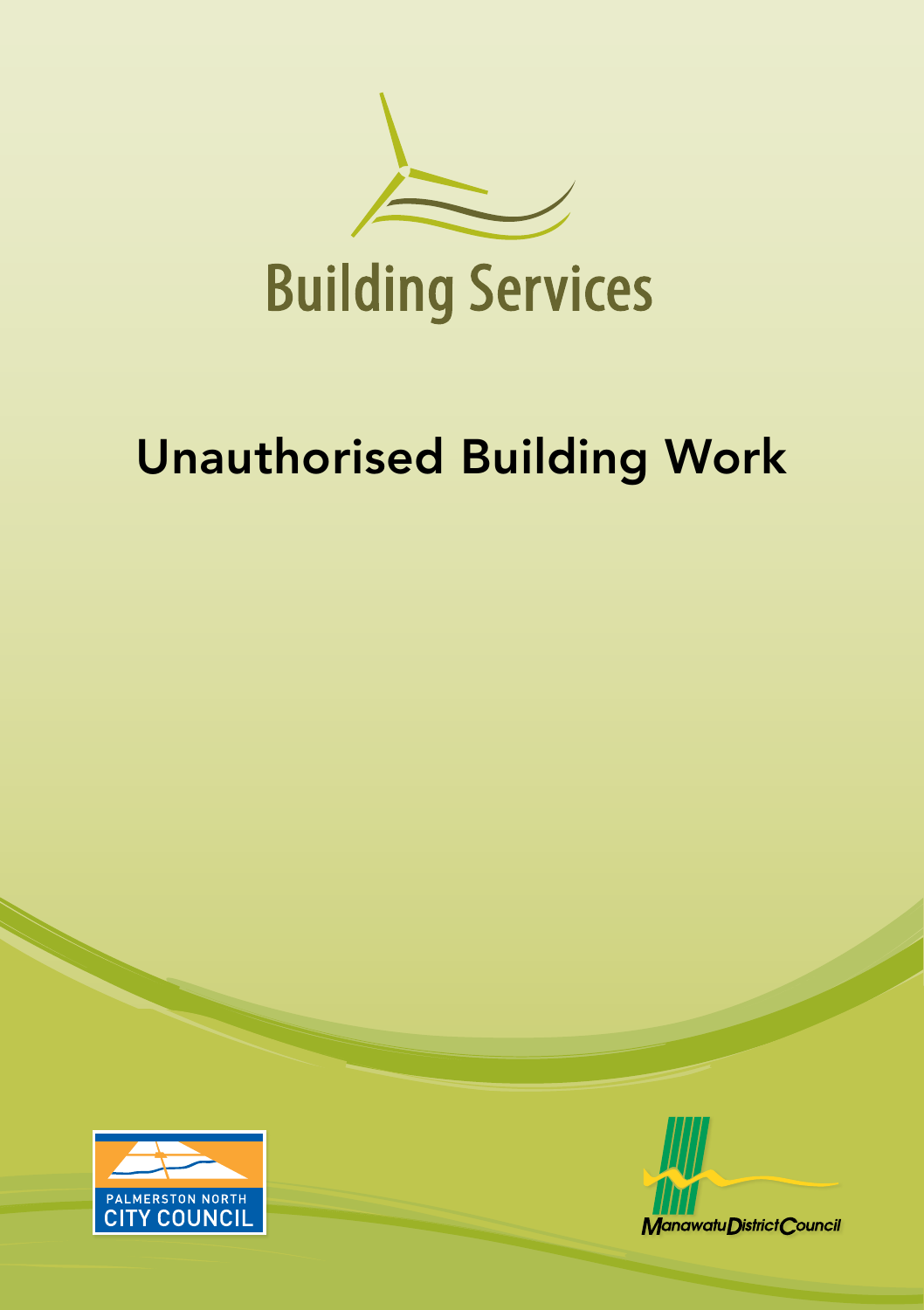## Purpose

This guide provides information to building owners about the process when unauthorised building work has been carried out.

Unauthorised building work is work carried out with no evidence of a building permit (if constructed prior to 1 July 1992) or with no evidence of a building consent (if constructed on and from 1 July 1992).

#### How can I find out if work on my property had a building permit or building consent?

Contact us on: (06) 356 8199 (Palmerston North City Council) or (06) 323 0000 (Manawatu District Council) for further information on building permits and/or building consents granted for work carried out on your property.

### Building work carried out prior to 1 July 1992

Under the Building Act 2004, building work that was completed before the Building Act came into effect (before 1 July 1992) is not required to be inspected and signed off by Council.

If you own a structure built before 1 July 1992, and you have concerns about its compliance, we recommend obtaining a builder's report from a third party. You may lodge this report against your property file by completing the Third Party Property Information Lodgement form and paying the appropriate fee.

A building consent is needed for any additional or future building work.

#### Unauthorised building work carried out from 1 July 1992 onwards

For building work carried out without a building consent from 1 July 1992, a Certificate of Acceptance (COA) may be applied for.

You can apply for a COA:

- If the work was done by the owner or a previous owner; and a building consent was required for the work but was not obtained; or
- If the building work was carried out under urgency for the purpose of saving or protecting life or health or preventing serious damage to property and where there was no time to obtain a Building Consent e.g. waste water drains (prior agreement must still be obtained from Council first); or
- Where a private Building Consent Authority (non-Council) is unable or refuses to issue a Code Compliance Certificate (CCC), even though they have issued a Building Consent for this work

#### **A COA cannot be issued in the following circumstances:**

• For any work completed without a Building Consent prior to 1 July 1992. There is no process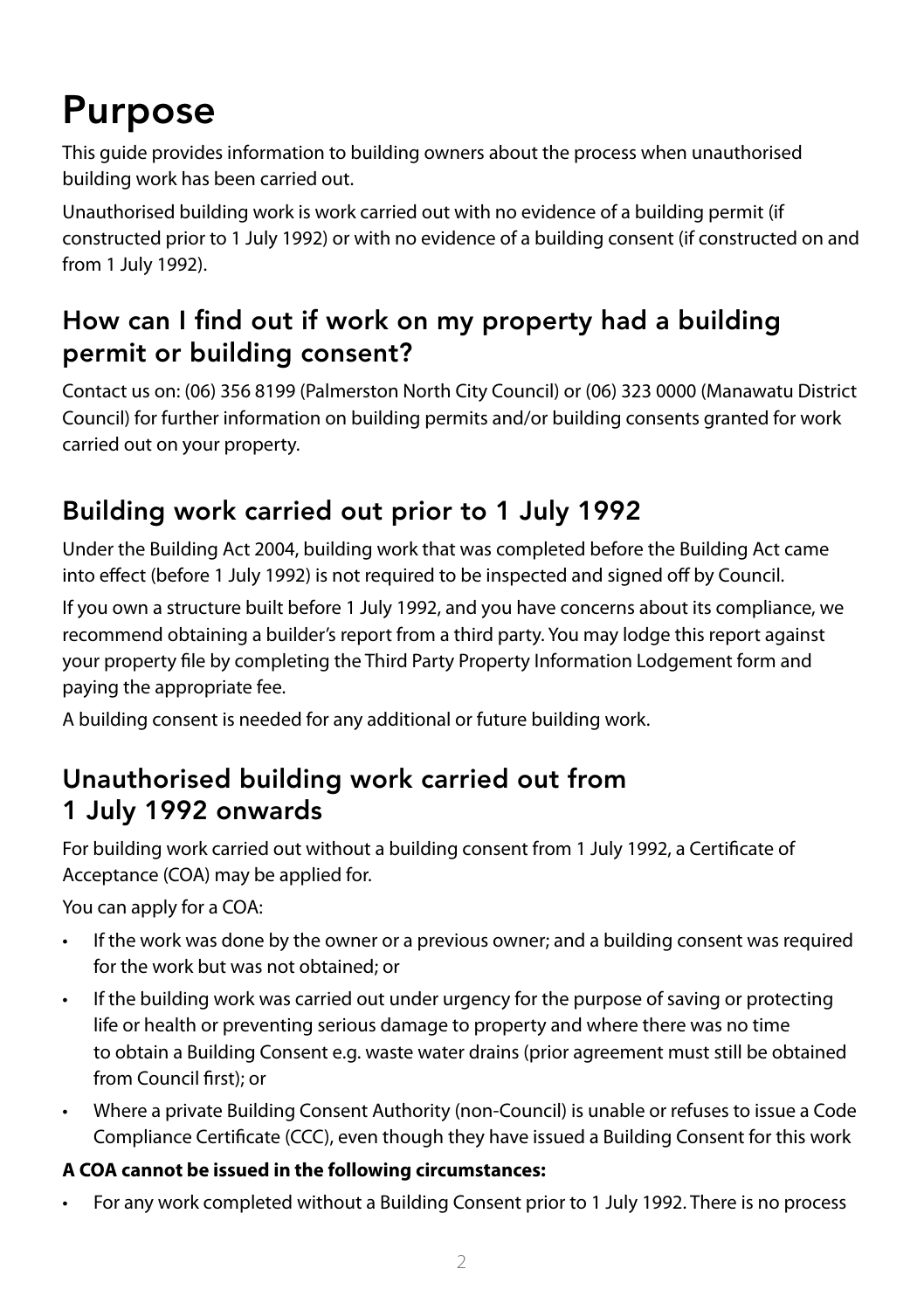available through Councils for acceptance or qualification of this work. Where such building work is the subject of a condition for a building report in a sale and purchase agreement, then you will need to obtain the inspection services of a qualified person from the private sector.

• Where a Building Consent has been obtained (except where a BCA or certifier is unable or refuses to issue a CCC), i.e. the owner needs to complete the Building Consent process and apply for a CCC.

#### **Offences**

It is illegal to carry out building work without a Building Consent or where the work does not comply with the Building Consent that has been issued.

The owner of any building work carried out under urgency commits an offence if they do not apply for a Certificate of Acceptance.

### How to apply for a COA?

A Certificate of Acceptance must be applied for on the appropriate form (Form 8). The form is available on the Council website and at the Customer Service Centre.

The application must also be accompanied by:

- Plans and specifications.
- Any other information that is required by regulations or by the Council.
- The relevant COA fee
- Any fees, charges, or levies
- A project information memorandum for the building work, if one has been issued.
- If a compliance schedule (public / commercial building only) is required as a result of the building work, attach full details of all specified systems for the building.
- If an amendment to an existing compliance schedule is required as a result of the building work, attach full details of all specified systems that are being - altered to, added to or removed from the building in the course of the building work.

#### Assessing the application

The Council has 20 working days, from the time of lodgement, to process the application and make a decision on whether to issue; or to refuse the application. This involves both document processing and on-site inspections.

However, a Council may, within the 20 days, require further reasonable information in respect of the application. If further information is requested the 20 day processing clock is stopped. Once all required information is received, the clock continues.